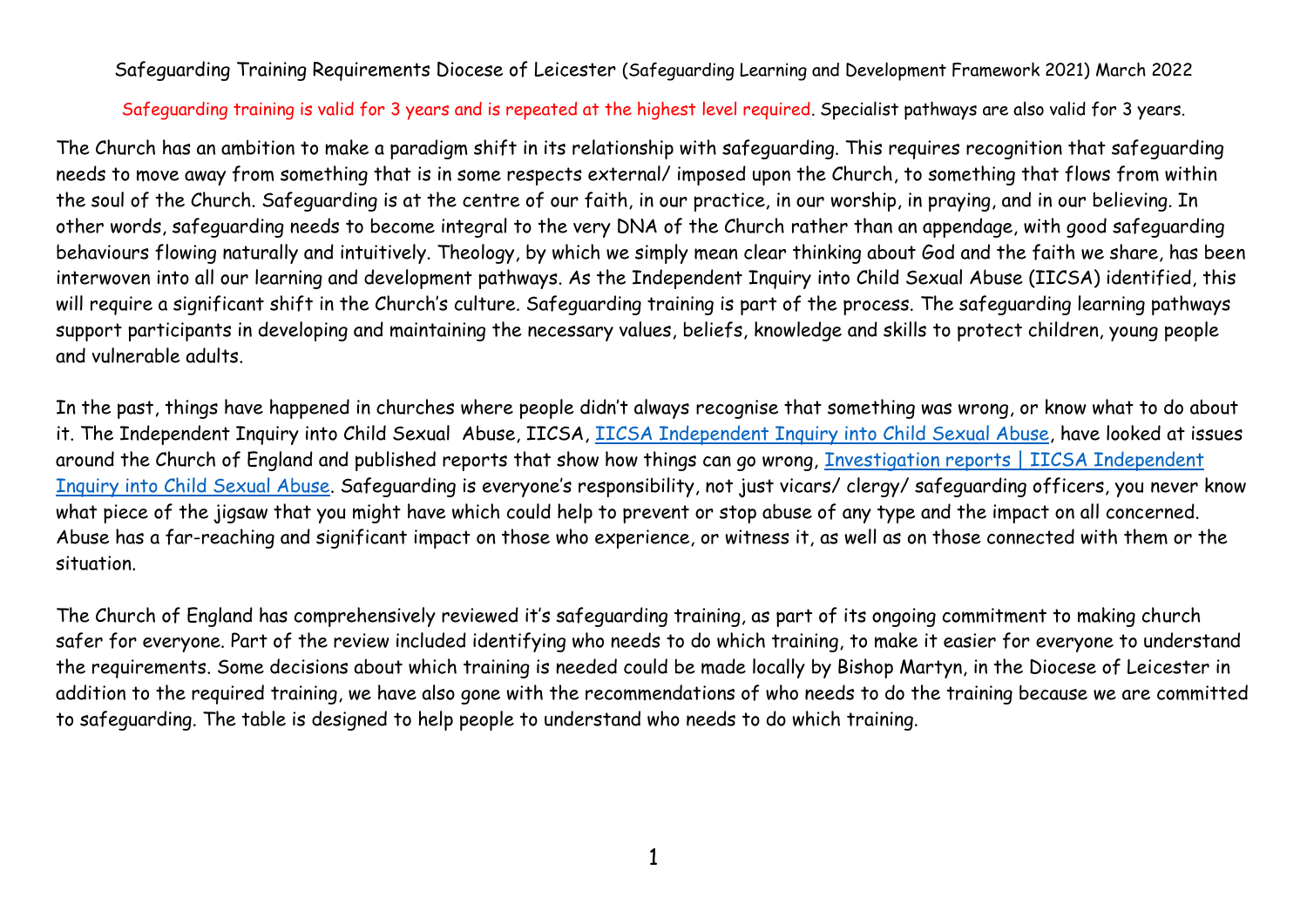| <b>Roles</b>                                                                         | <b>Basic</b><br>Awareness <sup>1</sup> | Foundation <sup>2</sup>                                                                                                 | Safeguarding<br>Leadership<br>Pathway (VSLT)                                                                       | <b>PTO</b><br>Pathway | Raising<br>Awareness of<br><b>Domestic Abuse</b> | <b>Safer Recruitment</b><br>and People<br>Management | Parish<br>Safeguarding<br>Officer<br>Induction |
|--------------------------------------------------------------------------------------|----------------------------------------|-------------------------------------------------------------------------------------------------------------------------|--------------------------------------------------------------------------------------------------------------------|-----------------------|--------------------------------------------------|------------------------------------------------------|------------------------------------------------|
| Administrator                                                                        | Yes                                    | No, unless<br>children/<br>young<br>people or<br>vulnerable<br>adults<br>involved or<br>recruiting/<br>line<br>managing | <b>No</b>                                                                                                          | <b>No</b>             | Yes, if providing<br>pastoral support            | No, unless line<br>manager/recruiting                | <b>No</b>                                      |
| Advocate/ Independent<br>Person for children,<br>young people or<br>vulnerable adult | Yes                                    | Yes                                                                                                                     | No, unless playing<br>a lead role in<br>shaping the culture<br>of the church/<br>cathedral/fresh<br>expression/BMO | <b>No</b>             | Yes                                              | No, unless line<br>manager/recruiting                | <b>No</b>                                      |
| <b>Associate Ministers</b>                                                           | Yes                                    | Yes                                                                                                                     | Yes                                                                                                                | <b>No</b>             | Yes                                              | No, unless line<br>manager/recruiting                | <b>No</b>                                      |
| <b>Authorised Ministers</b>                                                          | Yes                                    | Yes                                                                                                                     | Yes                                                                                                                | <b>No</b>             | Yes                                              | No, unless line<br>manager/recruiting                | <b>No</b>                                      |
| <b>Bell Ringers</b>                                                                  | Yes                                    | No, unless<br>training/<br>supervising<br>children/<br>young<br>people or<br>vulnerable<br>adults                       | No, unless playing<br>a lead role in<br>shaping the culture<br>of the church/<br>cathedral/fresh<br>expression/BMO | <b>No</b>             | No, unless<br>providing<br>pastoral support      | No, unless line<br>manager/recruiting                | <b>No</b>                                      |

 $^{\rm 1}$  It is recommended this course is repeated if previously completed before March 2020 and wouldn't otherwise be repeated, due to a significant review of safeguarding training. Main method, [Safeguarding Training Portal \(cofeportal.org\)](https://safeguardingtraining.cofeportal.org/)

<sup>&</sup>lt;sup>2</sup>It is recommended this course is repeated if previously completed before March 2020 and wouldn't otherwise be repeated, due to a significant review of safeguarding training. [Safeguarding Training Portal \(cofeportal.org\)](https://safeguardingtraining.cofeportal.org/)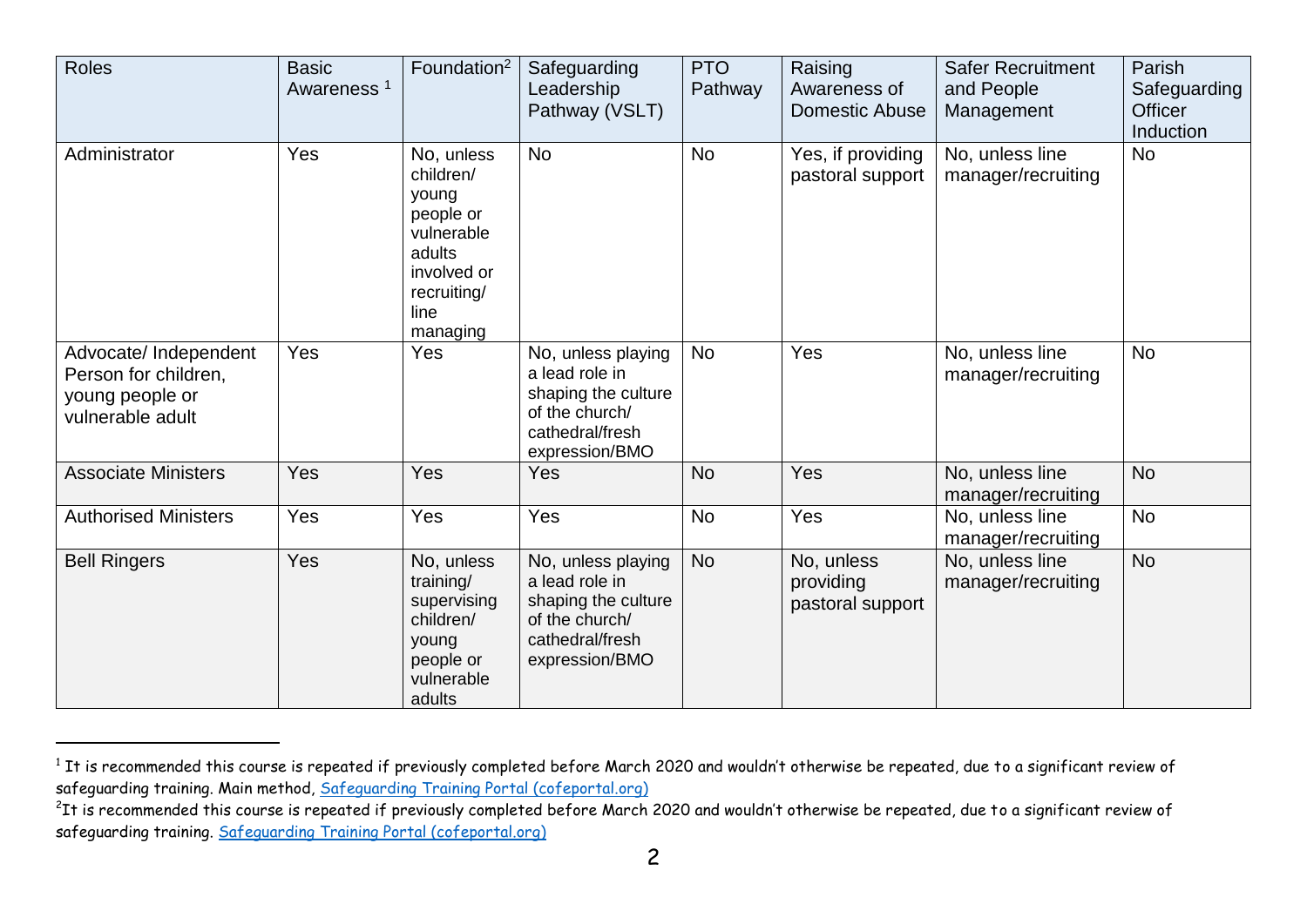| Roles                                      | <b>Basic</b><br>Awareness <sup>3</sup> | Foundation <sup>4</sup> | Safeguarding<br>Leadership (VSLT)                                                                                     | <b>PTO</b><br>Pathway | Raising<br>Awareness of<br>Domestic Abuse | <b>Safer Recruitment</b><br>and People<br>Management | Parish<br>Safeguarding<br><b>Officer</b><br>Induction |
|--------------------------------------------|----------------------------------------|-------------------------|-----------------------------------------------------------------------------------------------------------------------|-----------------------|-------------------------------------------|------------------------------------------------------|-------------------------------------------------------|
| Bell Tower Captains <sup>5</sup>           | Yes                                    | Yes                     | Yes                                                                                                                   | <b>No</b>             | Yes, if providing<br>pastoral support     | No, unless line<br>manager/recruiting                | <b>No</b>                                             |
| <b>Bishop's Council</b>                    | Yes                                    | Yes                     | Yes                                                                                                                   | <b>No</b>             | Yes                                       | No, unless line<br>manager/recruiting                | <b>No</b>                                             |
| <b>BMO Leadership team</b>                 | Yes                                    | <b>Yes</b>              | Yes                                                                                                                   | No                    | Yes                                       | Yes                                                  | <b>No</b>                                             |
| <b>Children/Family Worker</b><br>Employed  | Yes                                    | Yes                     | Yes                                                                                                                   | <b>No</b>             | Yes                                       | Yes                                                  | <b>No</b>                                             |
| <b>Children/Family Worker</b><br>Volunteer | Yes                                    | Yes                     | No, unless<br>playing a lead<br>role in shaping<br>the culture of the<br>church/<br>cathedral/fresh<br>expression/BMO | <b>No</b>             | Yes, if providing<br>pastoral support     | No, unless line<br>manager/recruiting                | No                                                    |
| <b>Choir Master/Leader</b>                 | Yes                                    | Yes                     | No, unless<br>playing a lead<br>role in shaping<br>the culture of the<br>church/<br>cathedral/fresh<br>expression/BMO | <b>No</b>             | Yes, if providing<br>pastoral support     | No, unless line<br>manager/recruiting                | <b>No</b>                                             |

<sup>&</sup>lt;sup>3</sup> It is recommended this course is repeated if previously completed before March 2020 and wouldn't otherwise be repeated, due to a significant review of safeguarding training. [Safeguarding Training Portal \(cofeportal.org\)](https://safeguardingtraining.cofeportal.org/)

<sup>&</sup>lt;sup>4</sup>It is recommended this course is repeated if previously completed before March 2020 and wouldn't otherwise be repeated, due to a significant review of safeguarding training. [Safeguarding Training Portal \(cofeportal.org\)](https://safeguardingtraining.cofeportal.org/)

<sup>5</sup> Required by Central Council of Church Bell Ringers. We plan to offer some specific leadership training courses with relevant case studies, please register your interest through the safeguarding bookings email: [SGBookings@LeicesterCofE.org](mailto:SGBookings@LeicesterCofE.org)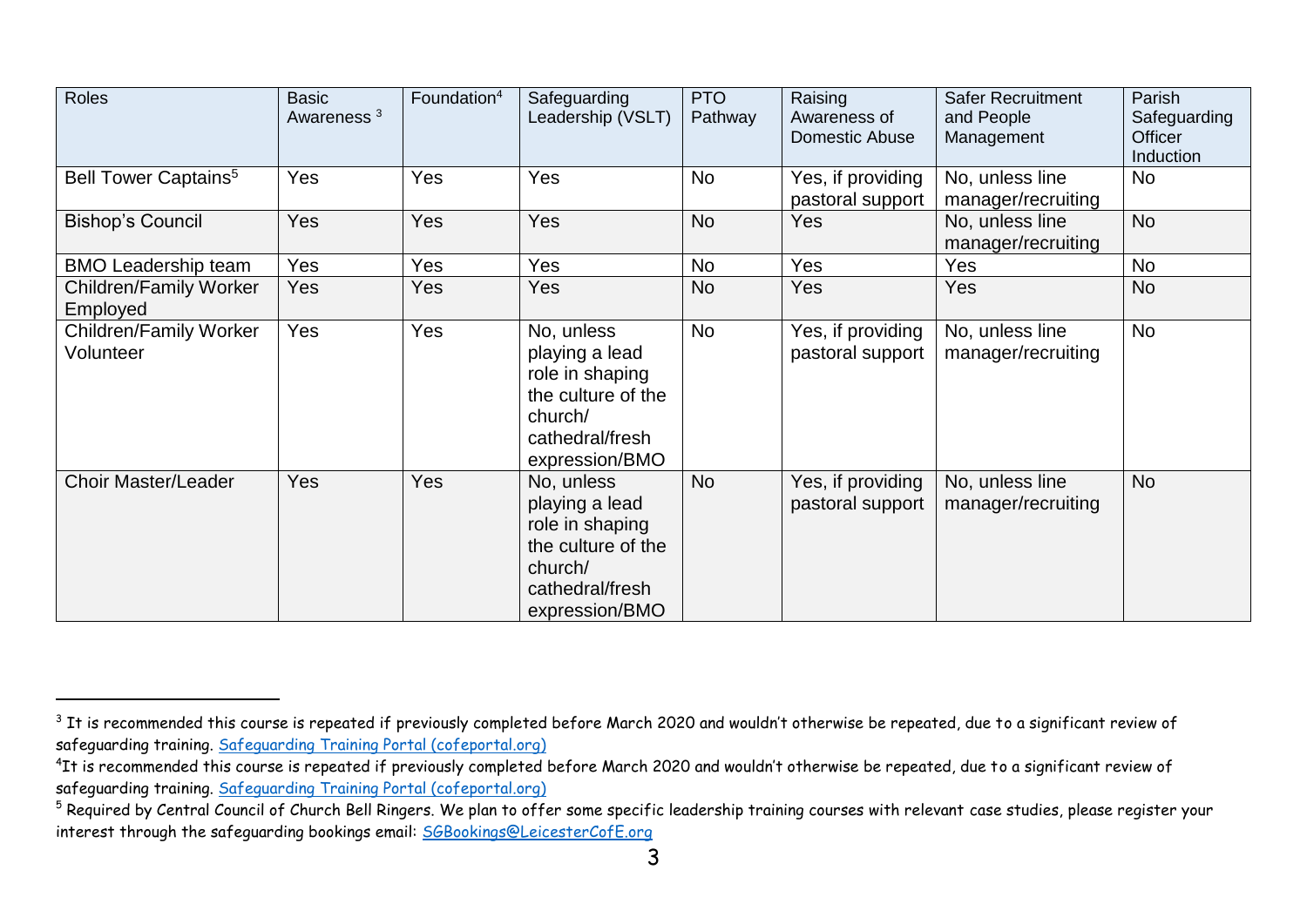| <b>Roles</b>                                                                           | <b>Basic</b><br>Awareness <sup>6</sup> | Foundation $7$                                                                       | Safeguarding<br>Leadership (VSLT)                                                                                         | <b>PTO</b><br>Pathway | Raising<br>Awareness of<br>Domestic Abuse | <b>Safer Recruitment</b><br>and People<br>Management | Parish<br>Safeguarding<br>Officer<br>Induction |
|----------------------------------------------------------------------------------------|----------------------------------------|--------------------------------------------------------------------------------------|---------------------------------------------------------------------------------------------------------------------------|-----------------------|-------------------------------------------|------------------------------------------------------|------------------------------------------------|
| <b>Choir Member</b>                                                                    | Yes                                    | No, unless<br>supervising<br>children/<br>young<br>people or<br>vulnerable<br>adults | No, unless<br>playing a lead<br>role in shaping<br>the culture of the<br>church/<br>cathedral/fresh<br>expression/BMO     | <b>No</b>             | Yes, if providing<br>pastoral support     | No, unless line<br>manager/recruiting                | <b>No</b>                                      |
| <b>Church Wardens</b>                                                                  | Yes                                    | <b>Yes</b>                                                                           | No, unless going<br>into/in vacancy,<br>or playing a lead<br>role in shaping<br>the culture of the<br>church <sup>8</sup> | <b>No</b>             | Yes, if providing<br>pastoral support     | No, unless line<br>manager/recruiting                | <b>No</b>                                      |
| Church/Cathedral/fresh<br>expressions of church/<br><b>BMO Officers/</b><br>volunteers | Yes                                    | No, unless<br>children/<br>young<br>people or<br>vulnerable<br>adults<br>involved    | No, unless<br>playing a lead<br>role in shaping<br>the culture of the<br>church/<br>cathedral/fresh<br>expression/BMO     | <b>No</b>             | Yes, if providing<br>pastoral support     | No, unless line<br>manager/recruiting                | <b>No</b>                                      |
| Clergy                                                                                 | Yes                                    | Yes                                                                                  | <b>Yes</b>                                                                                                                | <b>No</b>             | Yes                                       | <b>Yes</b>                                           | <b>No</b>                                      |

<sup>&</sup>lt;sup>6</sup> It is recommended this course is repeated if previously completed before March 2020 and wouldn't otherwise be repeated, due to a significant review of safeguarding training. [Safeguarding Training Portal \(cofeportal.org\)](https://safeguardingtraining.cofeportal.org/)

<sup>&</sup>lt;sup>7</sup>It is recommended this course is repeated if previously completed before March 2020 and wouldn't otherwise be repeated, due to a significant review of safeguarding training. [Safeguarding Training Portal \(cofeportal.org\)](https://safeguardingtraining.cofeportal.org/)

<sup>8</sup> Churchwardens, leadership training should be completed if a church is preparing for, or in, interregnum or the churchwarden has a lead role in shaping the culture of the church body. A form will be available to help churches clarify the role specific training decision.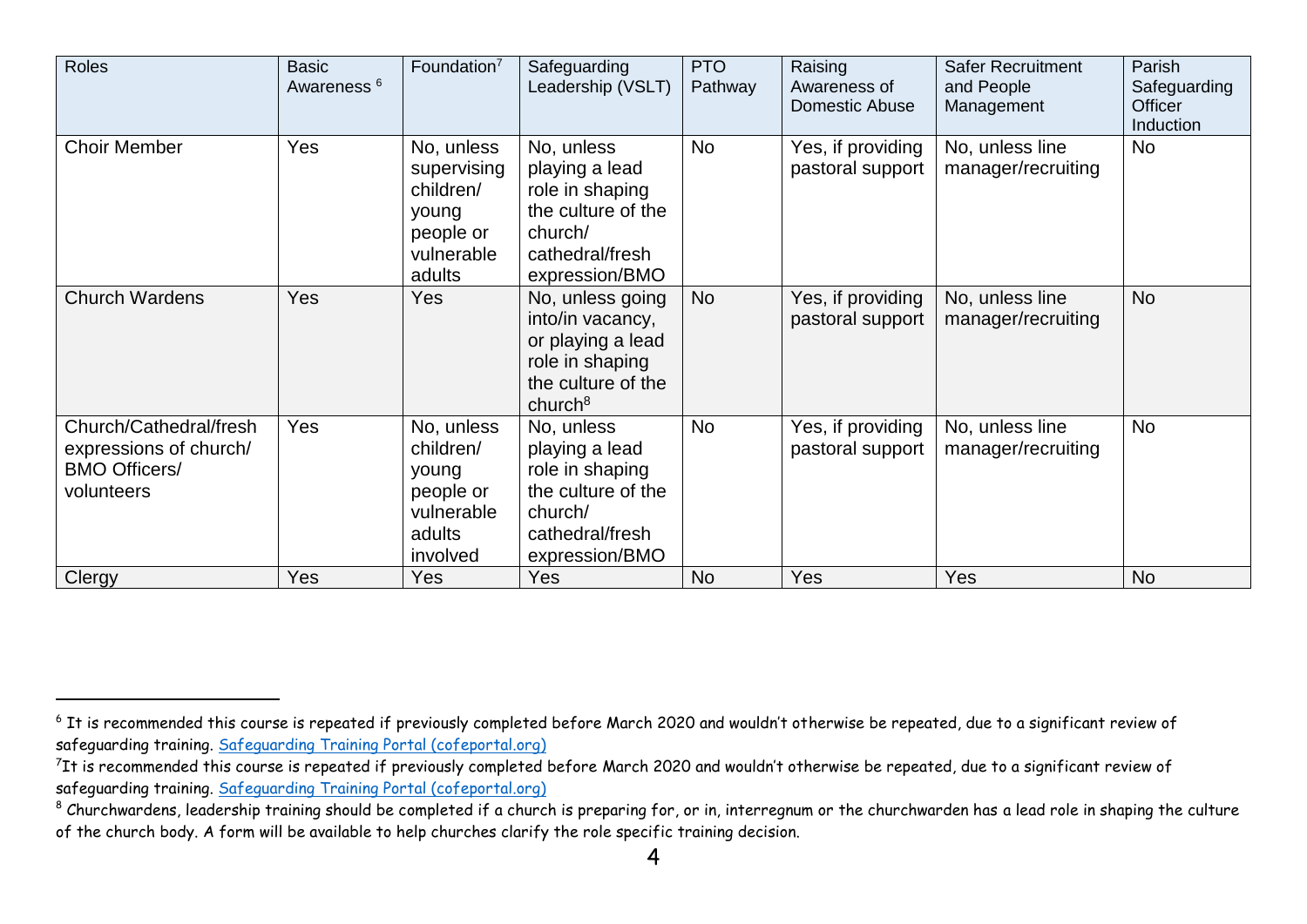| Roles                                                                                      | <b>Basic</b><br>Awareness <sup>9</sup> | Foundation <sup>10</sup> | Safeguarding<br>Leadership (VSLT)                                                                                     | <b>PTO</b><br>Pathway | Raising<br>Awareness of<br>Domestic Abuse   | <b>Safer Recruitment</b><br>and People<br>Management | Parish<br>Safeguarding<br>Officer<br>Induction |
|--------------------------------------------------------------------------------------------|----------------------------------------|--------------------------|-----------------------------------------------------------------------------------------------------------------------|-----------------------|---------------------------------------------|------------------------------------------------------|------------------------------------------------|
| Clergy PTO                                                                                 | Yes                                    | Yes                      | No, unless<br>playing a lead<br>role in shaping<br>the culture of the<br>church/<br>cathedral/fresh<br>expression/BMO | Yes                   | Yes                                         | No, unless line<br>manager/recruiting                | <b>No</b>                                      |
| Diocesan Board of<br>Patronage                                                             | <b>Yes</b>                             | Yes                      | No, unless<br>playing a lead<br>role in shaping<br>the culture of the<br>church/<br>cathedral/fresh<br>expression/BMO | <b>No</b>             | No, unless<br>providing<br>pastoral support | Yes                                                  | <b>No</b>                                      |
| Diocesan staff involved<br>in recruiting staff/<br>volunteers/DBS checks/<br>line managing | Yes                                    | Yes                      | No, unless play a<br>lead role in<br>shaping the<br>culture of the<br>diocese/ministry<br>area                        | <b>No</b>             | No, unless<br>providing<br>pastoral support | Yes                                                  | <b>No</b>                                      |
| Diocesan Staff roles<br>involving children, young<br>people and vulnerable<br>adults       | <b>Yes</b>                             | Yes                      | No, unless in<br>leadership play a<br>lead role in<br>shaping the<br>culture of the<br>diocese/ministry               | <b>No</b>             | Yes, if providing<br>pastoral support       | No, unless line<br>manager/recruiting                | <b>No</b>                                      |

 $^9$  It is recommended this course is repeated if previously completed before March 2020 and wouldn't otherwise be repeated, due to a significant review of safeguarding training. [Safeguarding Training Portal \(cofeportal.org\)](https://safeguardingtraining.cofeportal.org/)

 $\rm ^{10}$ It is recommended this course is repeated if previously completed before March 2020 and wouldn't otherwise be repeated, due to a significant review of safeguarding training. [Safeguarding Training Portal \(cofeportal.org\)](https://safeguardingtraining.cofeportal.org/)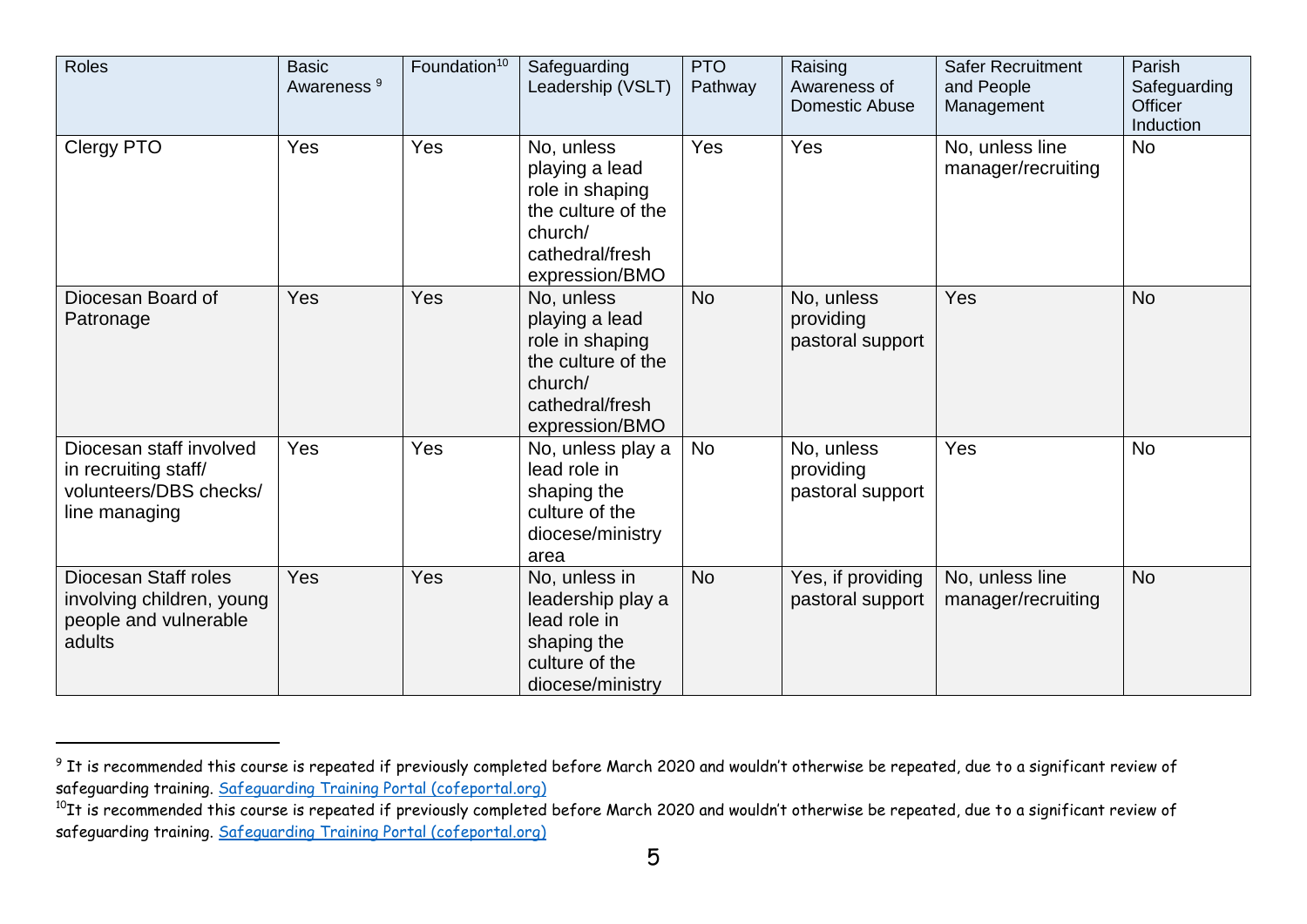| Roles                                            | <b>Basic</b><br>Awareness <sup>11</sup> | Foundation <sup>12</sup> | Safeguarding<br>Leadership (VSLT)                                                                                     | <b>PTO</b><br>Pathway | Raising<br>Awareness of<br><b>Domestic Abuse</b> | <b>Safer Recruitment</b><br>and People<br>Management | Parish<br>Safeguarding<br>Officer<br>Induction |
|--------------------------------------------------|-----------------------------------------|--------------------------|-----------------------------------------------------------------------------------------------------------------------|-----------------------|--------------------------------------------------|------------------------------------------------------|------------------------------------------------|
| <b>Diocesan Staff/Trustees</b>                   | Yes                                     | <b>No</b>                | No, unless in a<br>leadership role or<br>play a lead role in<br>shaping the<br>culture of the<br>diocese              | <b>No</b>             | No, unless<br>providing<br>pastoral support      | No, unless line<br>manager/recruiting                | <b>No</b>                                      |
| Diocesan DBF Finance<br>Committee/Trustees       | <b>Yes</b>                              | Yes                      | No, unless in a<br>leadership role or<br>play a lead role in<br>shaping the<br>culture of the<br>diocese              | <b>No</b>             | No, unless<br>providing<br>pastoral support      | Yes                                                  | <b>No</b>                                      |
| <b>Employed Ministry</b><br>Worker               | Yes                                     | Yes                      | Yes                                                                                                                   | <b>No</b>             | Yes                                              | Yes, if line manager/<br>recruiting                  | <b>No</b>                                      |
| Evangelists, Authorised                          | Yes                                     | Yes                      | Yes                                                                                                                   | <b>No</b>             | Yes                                              | No, unless line<br>manager/recruiting                | <b>No</b>                                      |
| Evangelists, Authorised,<br><b>PTO/ Emeritus</b> | Yes                                     | Yes                      | Yes                                                                                                                   | <b>No</b>             | Yes                                              | No, unless line<br>manager/recruiting                | <b>No</b>                                      |
| Growing Faith Worker,<br>employed                | Yes                                     | Yes                      | Yes                                                                                                                   | <b>No</b>             | Yes                                              | Yes, if line manager/<br>recruiting                  | <b>No</b>                                      |
| Growing Faith Worker,<br>volunteer               | Yes                                     | Yes                      | No, unless<br>playing a lead<br>role in shaping<br>the culture of the<br>church/<br>cathedral/fresh<br>expression/BMO | <b>No</b>             | Yes, if providing<br>pastoral support            | No, unless line<br>manager/recruiting                | <b>No</b>                                      |

<sup>&</sup>lt;sup>11</sup> It is recommended this course is repeated if previously completed before March 2020 and wouldn't otherwise be repeated, due to a significant review of safeguarding training. [Safeguarding Training Portal \(cofeportal.org\)](https://safeguardingtraining.cofeportal.org/)

 $^{12}$ It is recommended this course is repeated if previously completed before March 2020 and wouldn't otherwise be repeated, due to a significant review of safeguarding training. [Safeguarding Training Portal \(cofeportal.org\)](https://safeguardingtraining.cofeportal.org/)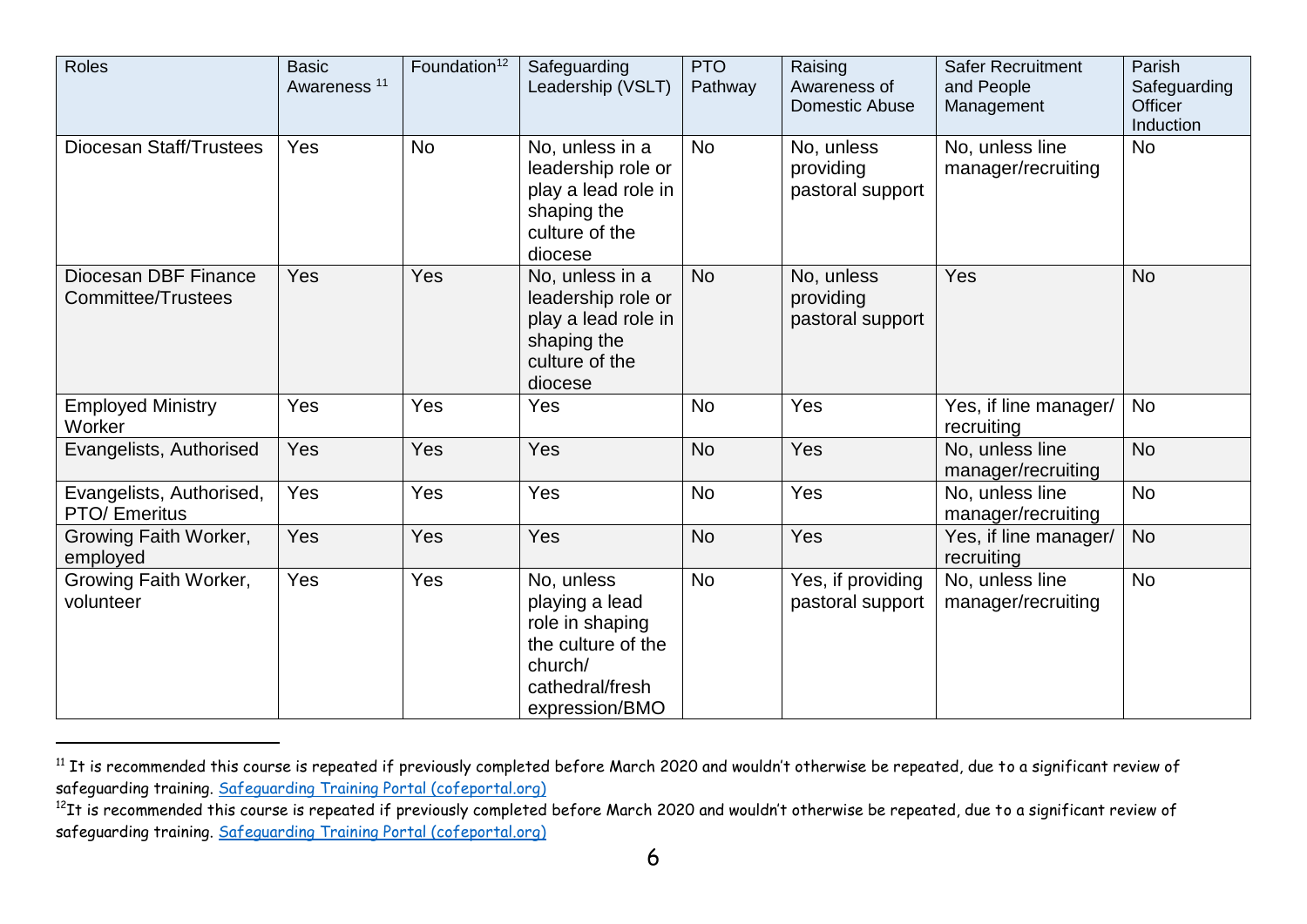| Roles                                                                                     | <b>Basic</b><br>Awareness <sup>13</sup> | Foundation <sup>14</sup> | Safeguarding<br>Leadership (VSLT)                                                                        | <b>PTO</b><br>Pathway | Raising<br>Awareness of<br>Domestic Abuse | <b>Safer Recruitment</b><br>and People<br>Management | Parish<br>Safeguarding<br><b>Officer</b><br>Induction |
|-------------------------------------------------------------------------------------------|-----------------------------------------|--------------------------|----------------------------------------------------------------------------------------------------------|-----------------------|-------------------------------------------|------------------------------------------------------|-------------------------------------------------------|
| Leaders of Fresh<br>Expressions of Church/<br>Intercultural<br>Worshipping<br>Communities | Yes                                     | Yes                      | Yes                                                                                                      | <b>No</b>             | Yes                                       | Yes                                                  | <b>No</b>                                             |
| Members of Diocesan<br><b>Safeguarding Advisory</b><br>Panel                              | <b>Yes</b>                              | Yes                      | No, unless in a<br>leadership role or<br>play a lead role in<br>shaping the<br>culture of the<br>diocese | <b>No</b>             | Yes                                       | No, unless line<br>manager/recruiting                | <b>No</b>                                             |
| <b>Messy Church Leaders</b>                                                               | Yes                                     | Yes                      | Yes                                                                                                      | <b>No</b>             | <b>Yes</b>                                | Yes                                                  | No                                                    |
| <b>Messy Church</b><br><b>Volunteers</b>                                                  | Yes                                     | <b>Yes</b>               | No, unless<br>playing a lead<br>role in shaping<br>the culture of<br>Messy Church                        | <b>No</b>             | Yes, if providing<br>pastoral support     | No, unless line<br>manager/recruiting                | <b>No</b>                                             |
| <b>Minster Community</b><br>Leadership Team                                               | Yes                                     | Yes                      | Yes                                                                                                      | <b>No</b>             | Yes                                       | No, unless line<br>manager/recruiting                | No                                                    |
| Ministry trainees                                                                         | Yes                                     | Yes                      | If role would lead<br>to it, before<br>independent<br>placement                                          | <b>No</b>             | Yes, before<br>placements                 | No, unless line<br>manager/recruiting                | <b>No</b>                                             |

 $^{\rm 13}$  It is recommended this course is repeated if previously completed before March 2020 and wouldn't otherwise be repeated, due to a significant review of safeguarding training. [Safeguarding Training Portal \(cofeportal.org\)](https://safeguardingtraining.cofeportal.org/)

 $^{14}$ It is recommended this course is repeated if previously completed before March 2020 and wouldn't otherwise be repeated, due to a significant review of safeguarding training. [Safeguarding Training Portal \(cofeportal.org\)](https://safeguardingtraining.cofeportal.org/)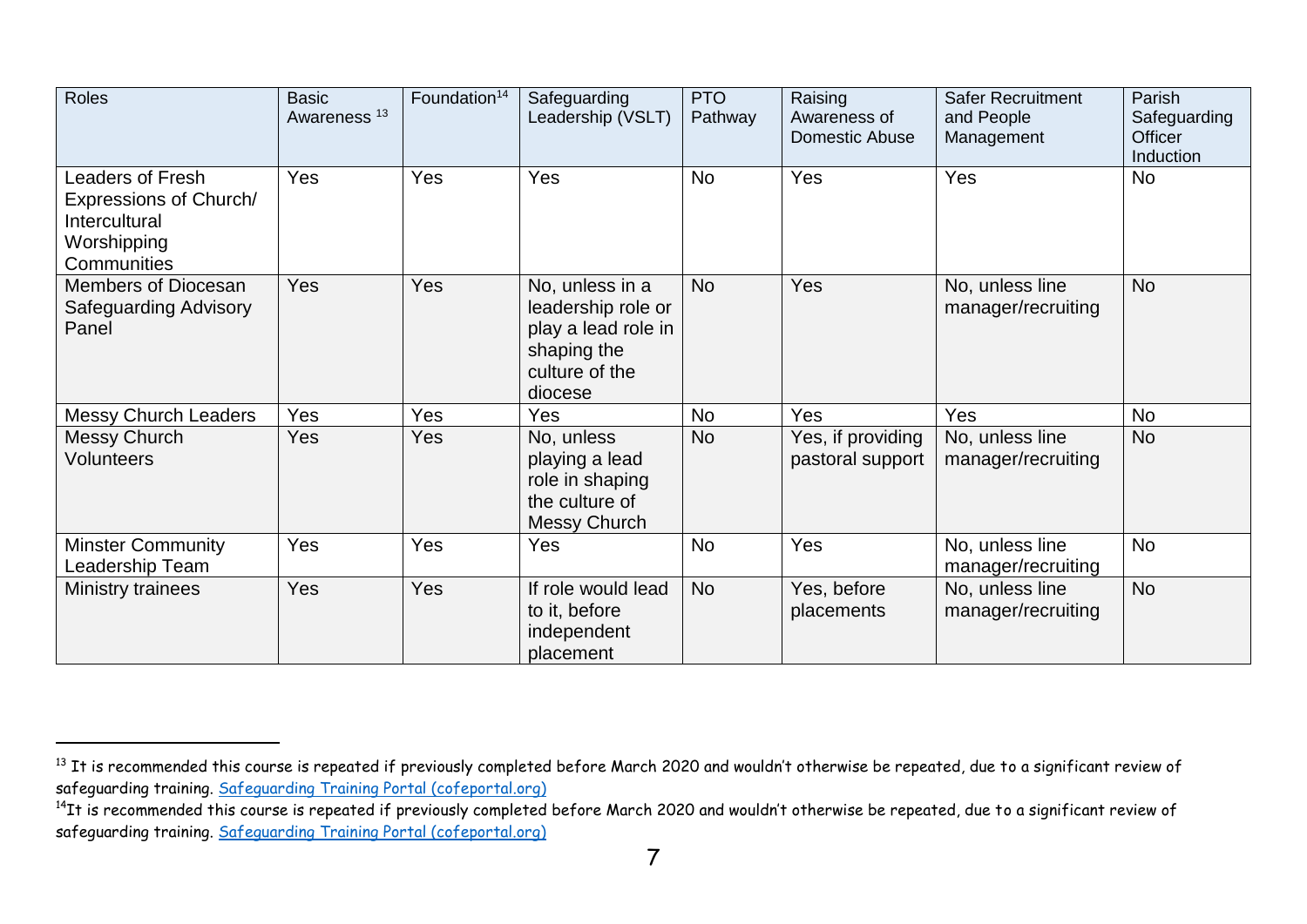| <b>Roles</b>               | <b>Basic</b><br>Awareness <sup>15</sup> | Foundation <sup>16</sup>                                                                        | Safeguarding<br>Leadership (VSLT)                                                                                     | <b>PTO</b><br>Pathway | Raising<br>Awareness of<br>Domestic Abuse   | <b>Safer Recruitment</b><br>and People<br>Management | Parish<br>Safeguarding<br><b>Officer</b><br>Induction |
|----------------------------|-----------------------------------------|-------------------------------------------------------------------------------------------------|-----------------------------------------------------------------------------------------------------------------------|-----------------------|---------------------------------------------|------------------------------------------------------|-------------------------------------------------------|
| <b>Music Group Leaders</b> | Yes                                     | Yes                                                                                             | No, unless<br>playing a lead<br>role in shaping<br>the culture of the<br>church/<br>cathedral/fresh<br>expression/BMO | No                    | No, unless<br>providing<br>pastoral support | No, unless line<br>manager/recruiting                | <b>No</b>                                             |
| <b>Music Group members</b> | Yes                                     | No unless<br>supervising<br>children/<br>young<br>people or<br>vulnerable<br>adults<br>involved | No, unless<br>playing a lead<br>role in shaping<br>the culture of the<br>church/<br>cathedral/fresh<br>expression/BMO | <b>No</b>             | No, unless<br>providing<br>pastoral support | No, unless line<br>manager/recruiting                | <b>No</b>                                             |
| Organist                   | Yes                                     | No unless<br>children/<br>young<br>people or<br>vulnerable<br>adults<br>involved                | No, unless<br>playing a lead<br>role in shaping<br>the culture of the<br>church/<br>cathedral/fresh<br>expression/BMO | <b>No</b>             | No, unless<br>providing<br>pastoral support | No, unless line<br>manager/recruiting                | No                                                    |

<sup>&</sup>lt;sup>15</sup> It is recommended this course is repeated if previously completed before March 2020 and wouldn't otherwise be repeated, due to a significant review of safeguarding training. [Safeguarding Training Portal \(cofeportal.org\)](https://safeguardingtraining.cofeportal.org/)

 $^{16}\rm{It}$  is recommended this course is repeated if previously completed before March 2020 and wouldn't otherwise be repeated, due to a significant review of safeguarding training. [Safeguarding Training Portal \(cofeportal.org\)](https://safeguardingtraining.cofeportal.org/)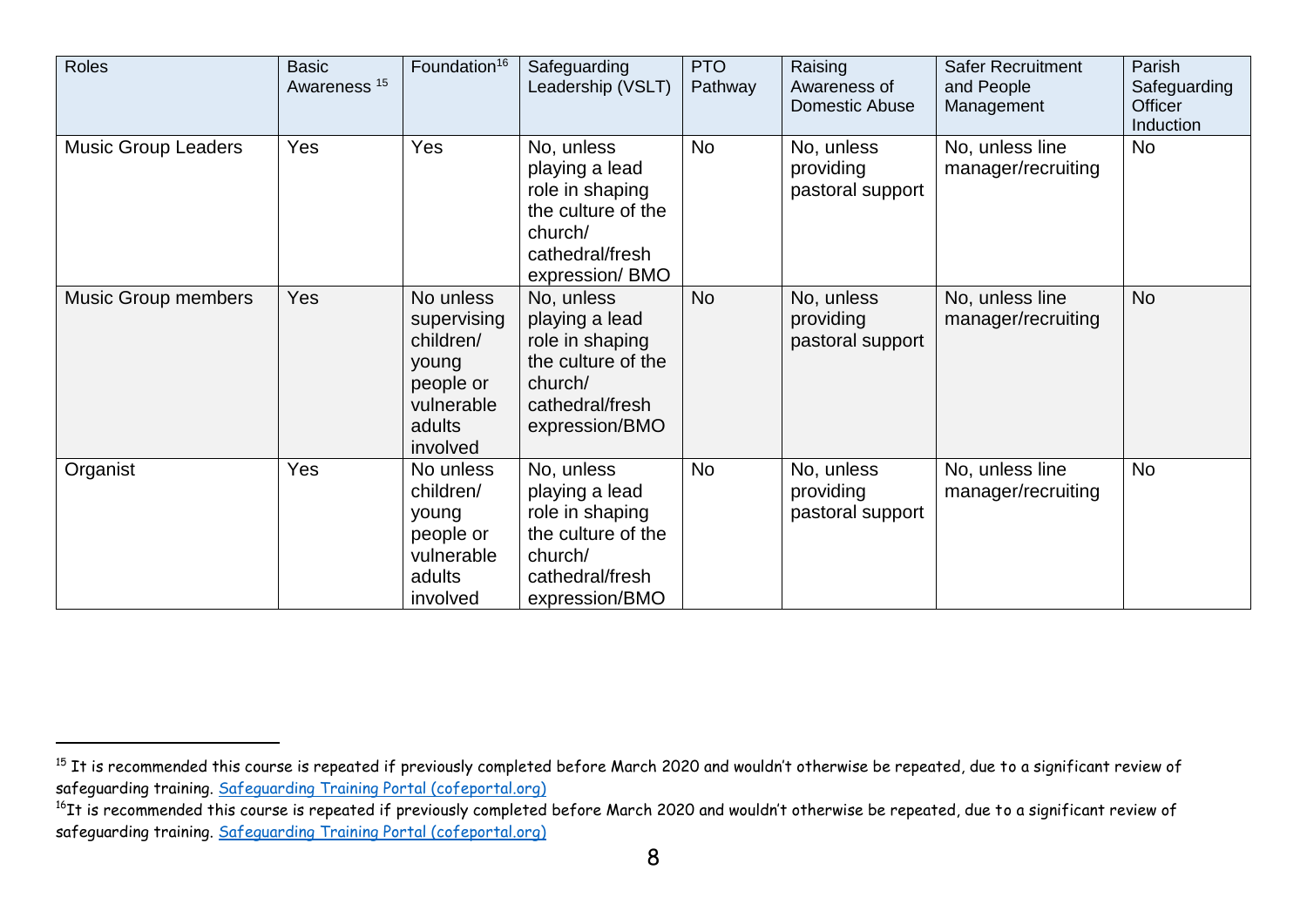| <b>Roles</b>                                                                          | <b>Basic</b><br>Awareness <sup>17</sup> | Foundation <sup>18</sup>                                                         | Safeguarding<br>Leadership (VSLT)                                                                                                   | <b>PTO</b><br>Pathway | Raising<br>Awareness of<br>Domestic Abuse   | <b>Safer Recruitment</b><br>and People<br>Management | Parish<br>Safeguarding<br><b>Officer</b><br>Induction |
|---------------------------------------------------------------------------------------|-----------------------------------------|----------------------------------------------------------------------------------|-------------------------------------------------------------------------------------------------------------------------------------|-----------------------|---------------------------------------------|------------------------------------------------------|-------------------------------------------------------|
| Other roles, including<br>local ministers as roles<br>vary                            | Yes                                     | No unless<br>children/<br>young<br>people or<br>vulnerable<br>adults<br>involved | No, unless in<br>leadership play a<br>lead role in<br>shaping the<br>culture of the<br>church/<br>cathedral/fresh<br>expression/BMO | <b>No</b>             | Yes, if providing<br>pastoral support       | No, unless line<br>manager/recruiting                | <b>No</b>                                             |
| <b>Pastoral Assistants</b>                                                            | Yes                                     | Yes                                                                              | Yes                                                                                                                                 | <b>No</b>             | Yes                                         | No, unless line<br>manager/recruiting                | <b>No</b>                                             |
| <b>Pastoral Assistants</b><br>PTO/Emeritus                                            | Yes                                     | Yes                                                                              | Yes                                                                                                                                 | <b>No</b>             | Yes                                         | No, unless line<br>manager/recruiting                | <b>No</b>                                             |
| PCC Members/Lay<br>Chapter member                                                     | Yes                                     | Yes                                                                              | No, unless in<br>leadership play a<br>lead role in<br>shaping the<br>culture of the<br>church/cathedral                             | <b>No</b>             | Yes                                         | No, unless line<br>manager/recruiting                |                                                       |
| People involved in<br>recruiting volunteers or<br>paid roles, including<br><b>DBS</b> | Yes                                     | Yes                                                                              | No, unless in<br>leadership play a<br>lead role in<br>shaping the<br>culture of the<br>church                                       | <b>No</b>             | No, unless<br>providing<br>pastoral support | Yes                                                  | <b>No</b>                                             |
| <b>Pioneers</b>                                                                       | Yes                                     | Yes                                                                              | Yes                                                                                                                                 | <b>No</b>             | Yes                                         | Yes                                                  | <b>No</b>                                             |
| Pioneers PTO/Emeritus                                                                 | Yes                                     | Yes                                                                              | Yes                                                                                                                                 | <b>No</b>             | Yes                                         | Yes                                                  | <b>No</b>                                             |

<sup>&</sup>lt;sup>17</sup> It is recommended this course is repeated if previously completed before March 2020 and wouldn't otherwise be repeated, due to a significant review of safeguarding training. [Safeguarding Training Portal \(cofeportal.org\)](https://safeguardingtraining.cofeportal.org/)

 $^{18}{\rm It}$  is recommended this course is repeated if previously completed before March 2020 and wouldn't otherwise be repeated, due to a significant review of safeguarding training. [Safeguarding Training Portal \(cofeportal.org\)](https://safeguardingtraining.cofeportal.org/)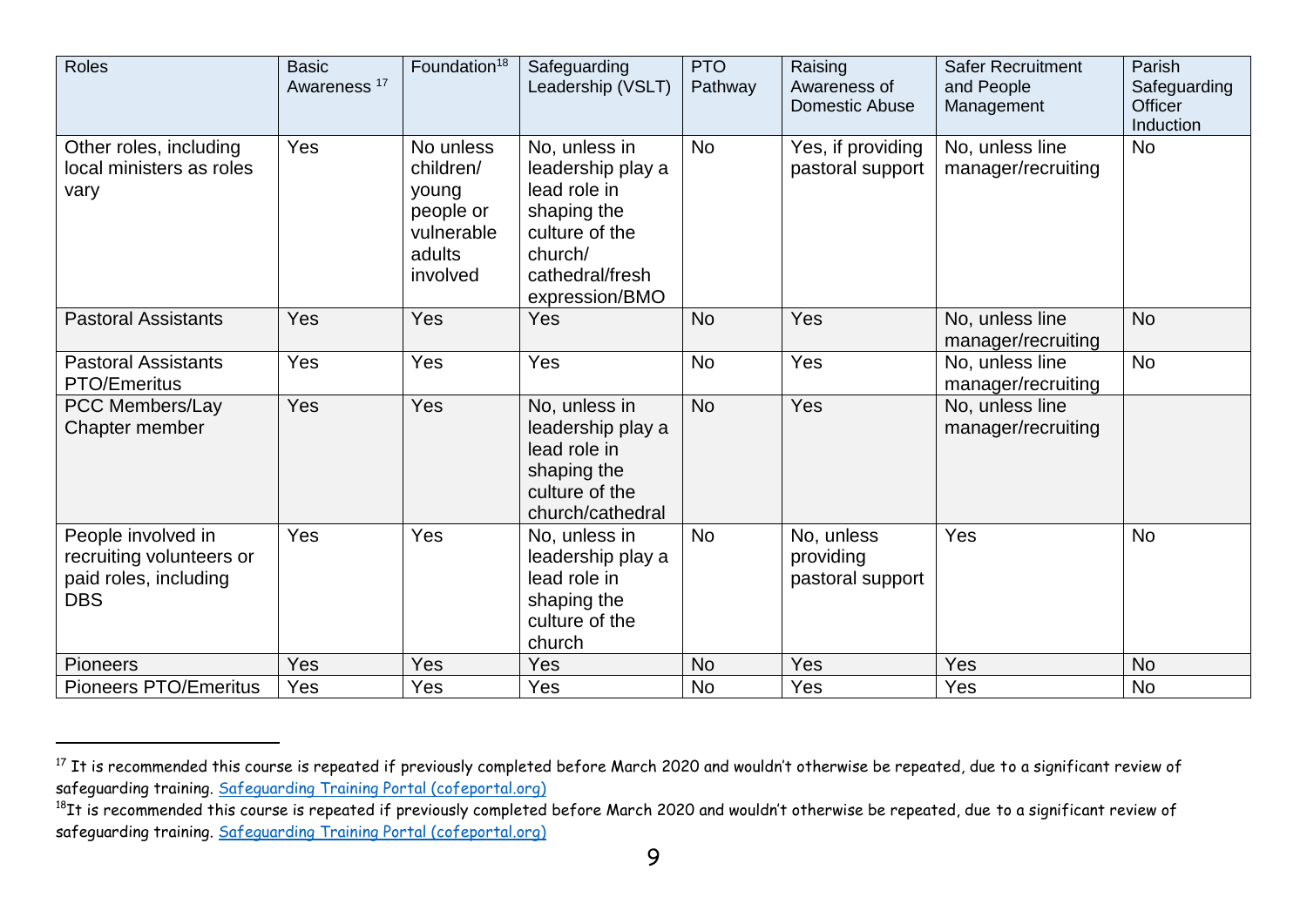| Roles                                        | <b>Basic</b><br>Awareness <sup>19</sup> | Foundation <sup>20</sup> | Safeguarding<br>Leadership (VSLT)                                                                                     | <b>PTO</b><br>Pathway | Raising<br>Awareness of<br>Domestic Abuse   | <b>Safer Recruitment</b><br>and People<br>Management | Parish<br>Safeguarding<br><b>Officer</b><br>Induction |
|----------------------------------------------|-----------------------------------------|--------------------------|-----------------------------------------------------------------------------------------------------------------------|-----------------------|---------------------------------------------|------------------------------------------------------|-------------------------------------------------------|
| Readers                                      | Yes                                     | Yes                      | Yes                                                                                                                   | <b>No</b>             | Yes                                         | No, unless line<br>manager/recruiting                | <b>No</b>                                             |
| <b>Readers PTO/ Emeritus</b>                 | Yes                                     | Yes                      | <b>No</b>                                                                                                             | Yes                   | Yes                                         | No, unless line<br>manager/recruiting                | <b>No</b>                                             |
| Safeguarding Co-<br>ordinators/Leads         | Yes                                     | Yes                      | Yes                                                                                                                   | <b>No</b>             | Yes                                         | Yes                                                  | Yes                                                   |
| <b>Spiritual Directors</b>                   | Yes                                     | Yes                      | No, unless<br>playing a lead<br>role in shaping<br>the culture of the<br>church/<br>cathedral/fresh<br>expression/BMO | <b>No</b>             | Yes                                         | No, unless line<br>manager/recruiting                | <b>No</b>                                             |
| Vacancy In See<br>Committee                  | Yes                                     | Yes                      | <b>No</b>                                                                                                             | <b>No</b>             | <b>No</b>                                   | Yes                                                  | <b>No</b>                                             |
| Vergers                                      | <b>Yes</b>                              | Yes                      | No, unless in<br>leadership play a<br>lead role in<br>shaping the<br>culture of the<br>church/cathedral               | <b>No</b>             | No, unless<br>providing<br>pastoral support | No, unless line<br>manager/recruiting                | <b>No</b>                                             |
| Vulnerable adult related<br>worker, employed | Yes                                     | Yes                      | Yes                                                                                                                   | <b>No</b>             | Yes                                         | No, unless line<br>manager/recruiting                | <b>No</b>                                             |

 $^{\rm 19}$  It is recommended this course is repeated if previously completed before March 2020 and wouldn't otherwise be repeated, due to a significant review of safeguarding training. [Safeguarding Training Portal \(cofeportal.org\)](https://safeguardingtraining.cofeportal.org/)

 $^{20}{\rm It}$  is recommended this course is repeated if previously completed before March 2020 and wouldn't otherwise be repeated, due to a significant review of safeguarding training. [Safeguarding Training Portal \(cofeportal.org\)](https://safeguardingtraining.cofeportal.org/)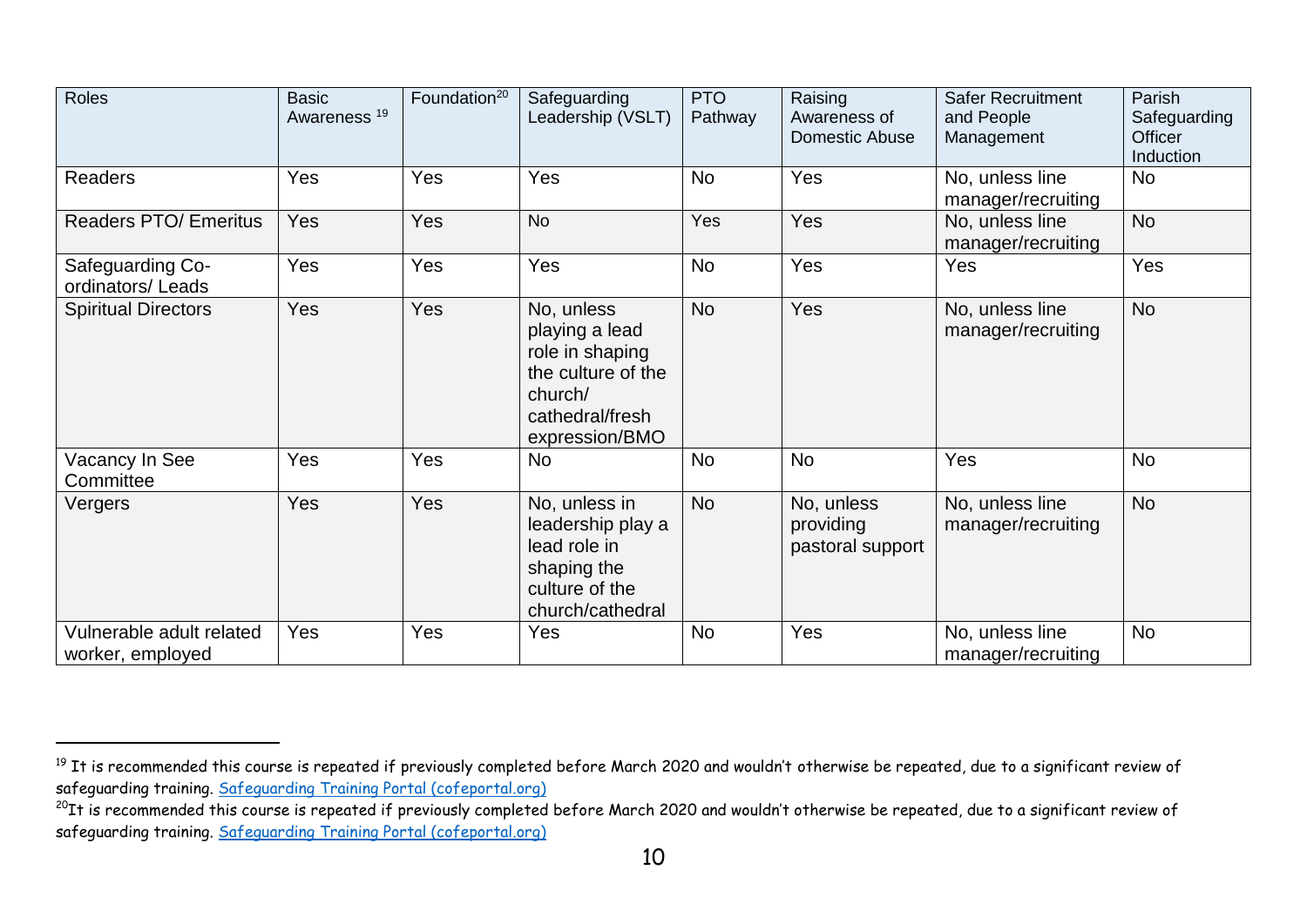| Roles                                  | <b>Basic</b><br>Awareness <sup>21</sup> | Foundation <sup>22</sup>                                                                        | Safeguarding<br>Leadership (VSLT)                                                                                     | <b>PTO</b><br>Pathway | Raising<br>Awareness of<br><b>Domestic Abuse</b> | <b>Safer Recruitment</b><br>and People<br>Management | Parish<br>Safeguarding<br><b>Officer</b><br><b>Induction</b> |
|----------------------------------------|-----------------------------------------|-------------------------------------------------------------------------------------------------|-----------------------------------------------------------------------------------------------------------------------|-----------------------|--------------------------------------------------|------------------------------------------------------|--------------------------------------------------------------|
| Vulnerable adult related<br>volunteers | Yes                                     | Yes                                                                                             | No, unless<br>playing a lead<br>role in shaping<br>the culture of the<br>church/<br>cathedral/fresh<br>expression/BMO | <b>No</b>             | Yes                                              | No, unless line<br>manager/recruiting                | <b>No</b>                                                    |
| <b>Worship Group Leaders</b>           | <b>Yes</b>                              | Yes                                                                                             | No, unless<br>playing a lead<br>role in shaping<br>the culture of the<br>church/<br>cathedral/fresh<br>expression/BMO | <b>No</b>             | No, unless<br>providing<br>pastoral support      | No, unless line<br>manager/recruiting                | <b>No</b>                                                    |
| <b>Worship Group</b><br><b>Members</b> | Yes                                     | No unless<br>supervising<br>children/<br>young<br>people or<br>vulnerable<br>adults<br>involved | No, unless<br>playing a lead<br>role in shaping<br>the culture of the<br>church/<br>cathedral/fresh<br>expression/BMO | No                    | No, unless<br>providing<br>pastoral support      | No, unless line<br>manager/recruiting                | <b>No</b>                                                    |
| Youth Worker,<br>Employed              | Yes                                     | <b>Yes</b>                                                                                      | Yes                                                                                                                   | <b>No</b>             | Yes                                              | Yes                                                  | <b>No</b>                                                    |

<sup>&</sup>lt;sup>21</sup> It is recommended this course is repeated if previously completed before March 2020 and wouldn't otherwise be repeated, due to a significant review of safeguarding training. [Safeguarding Training Portal \(cofeportal.org\)](https://safeguardingtraining.cofeportal.org/)

 $^{22}$ It is recommended this course is repeated if previously completed before March 2020 and wouldn't otherwise be repeated, due to a significant review of safeguarding training. [Safeguarding Training](https://safeguardingtraining.cofeportal.org/) Portal (cofeportal.org)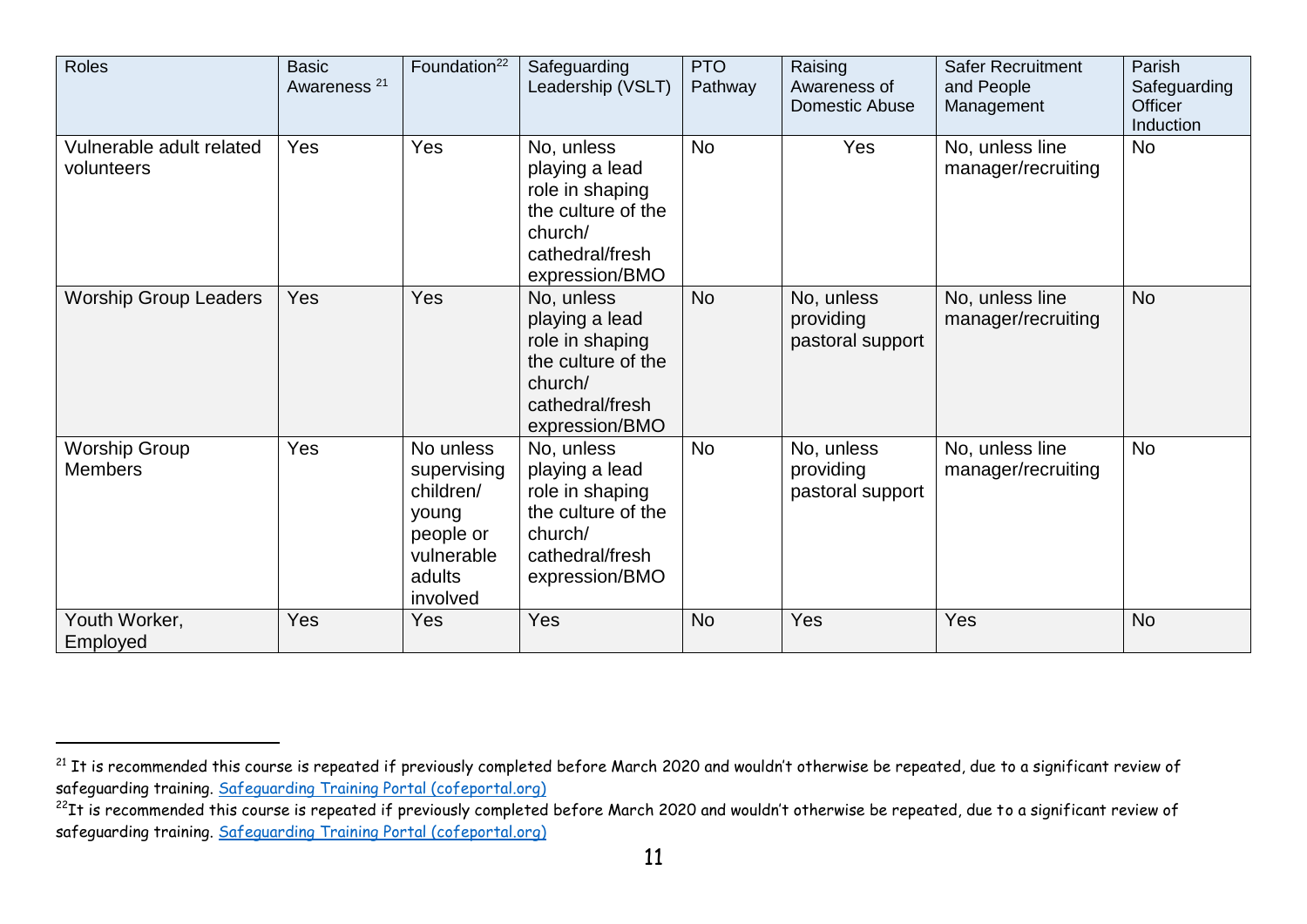| <b>Roles</b>            | <b>Basic</b><br>Awareness <sup>23</sup> | Foundation <sup>24</sup> | Safeguarding<br>Leadership (VSLT)                                                                                     | <b>PTO</b><br>Pathway | Raising<br>Awareness of<br><b>Domestic Abuse</b> | <b>Safer Recruitment</b><br>and People<br>Management | Parish<br>Safeguarding<br>Officer<br>Induction |
|-------------------------|-----------------------------------------|--------------------------|-----------------------------------------------------------------------------------------------------------------------|-----------------------|--------------------------------------------------|------------------------------------------------------|------------------------------------------------|
| Youth Worker, Volunteer | <b>Yes</b>                              | Yes                      | No, unless<br>playing a lead<br>role in shaping<br>the culture of the<br>church/<br>cathedral/fresh<br>expression/BMO | <b>No</b>             | Yes, if providing<br>pastoral support            | No, unless line<br>manager/recruiting                | <b>No</b>                                      |

 $^{23}$  It is recommended this course is repeated if previously completed before March 2020 and wouldn't otherwise be repeated, due to a significant review of safeguarding training. [Safeguarding Training Portal \(cofeportal.org\)](https://safeguardingtraining.cofeportal.org/)

 $^{24}$ It is recommended this course is repeated if previously completed before March 2020 and wouldn't otherwise be repeated, due to a significant review of safeguarding training. [Safeguarding Training Portal \(cofeportal.org\)](https://safeguardingtraining.cofeportal.org/)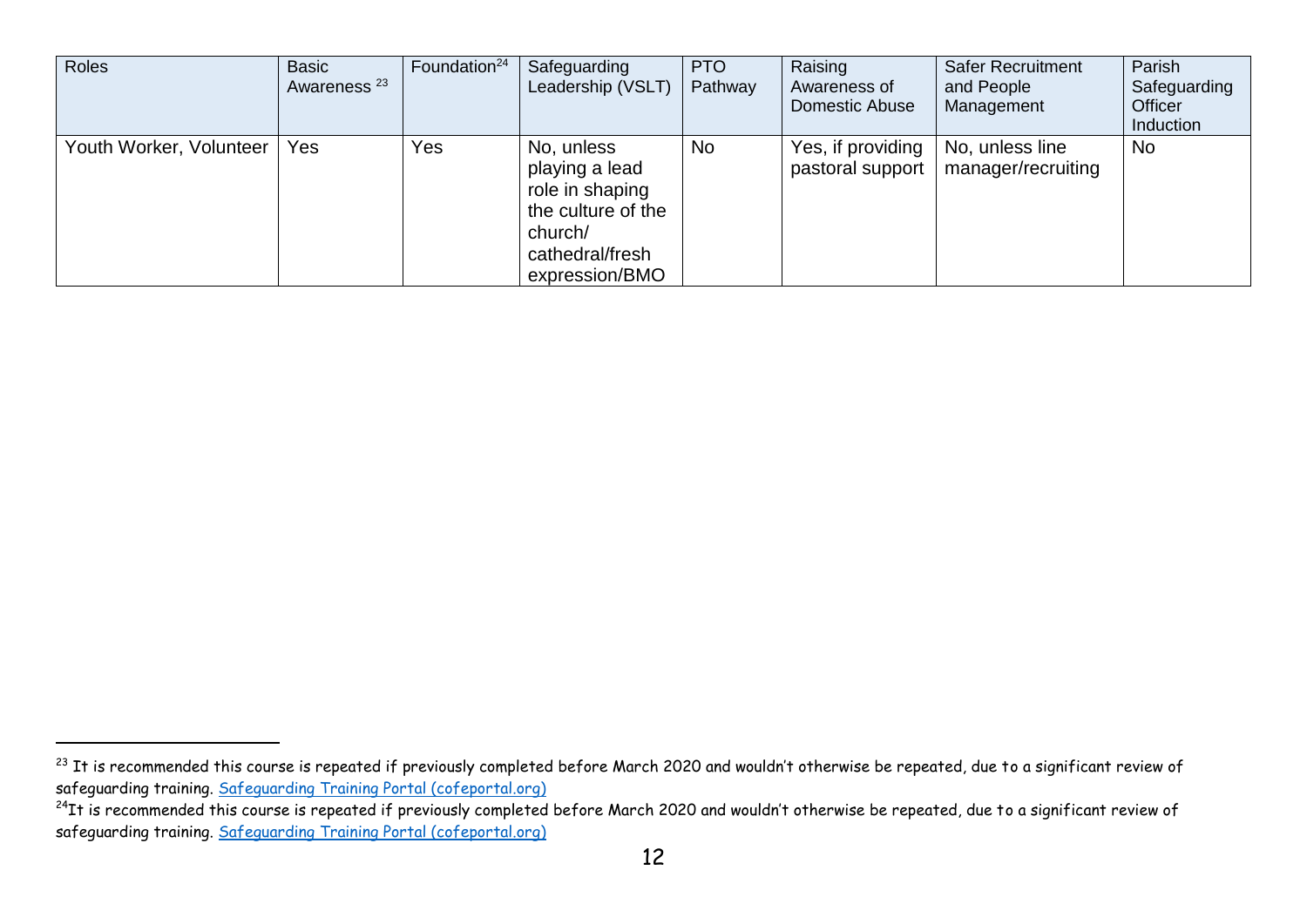## Specialist Roles

| Roles          | <b>Basic</b> | Foundation | Safeguarding | Link                   | Support          | Raising      | <b>Safer Recruitment</b> |
|----------------|--------------|------------|--------------|------------------------|------------------|--------------|--------------------------|
|                | Awareness    |            | Leadership   | Person                 | Person           | Awareness of | and People               |
|                |              |            | (VSLT)       | Training <sup>25</sup> | Training $^{26}$ | Domestic     | Management               |
|                |              |            |              |                        |                  | Abuse        |                          |
| Link Person    | Yes          | <b>Yes</b> | <b>No</b>    | Yes                    | <b>No</b>        | Yes          | No unless line           |
|                |              |            |              |                        |                  |              | manager/recruiting       |
| Support Person | Yes          | Yes        | <b>No</b>    | <b>No</b>              | Yes              | Yes          | No unless line           |
|                |              |            |              |                        |                  |              | manager/recruiting       |

| Role                                                               | <b>Basic</b><br><b>Awareness</b> | Foundation | Safeguarding<br>Leadership<br>(VSLT) | Diocesan/Assistant<br>Directors of Ordinands<br>Pathway | Raising<br>Awareness of<br><b>Domestic</b><br>Abuse | <b>Safer Recruitment</b><br>and People<br>Management |
|--------------------------------------------------------------------|----------------------------------|------------|--------------------------------------|---------------------------------------------------------|-----------------------------------------------------|------------------------------------------------------|
| Diocesan Director of<br>Ordinand/Assistant<br>Director of Ordinand | Yes                              | Yes        | Yes                                  | Yes                                                     | Yes                                                 | Yes                                                  |

 $^{25}$  Link Person training valid for 3 years. National Safeguarding Team Delivery

 $^{26}$  Support Person training, valid for 3 years. National Safeguarding Delivery dependent on numbers.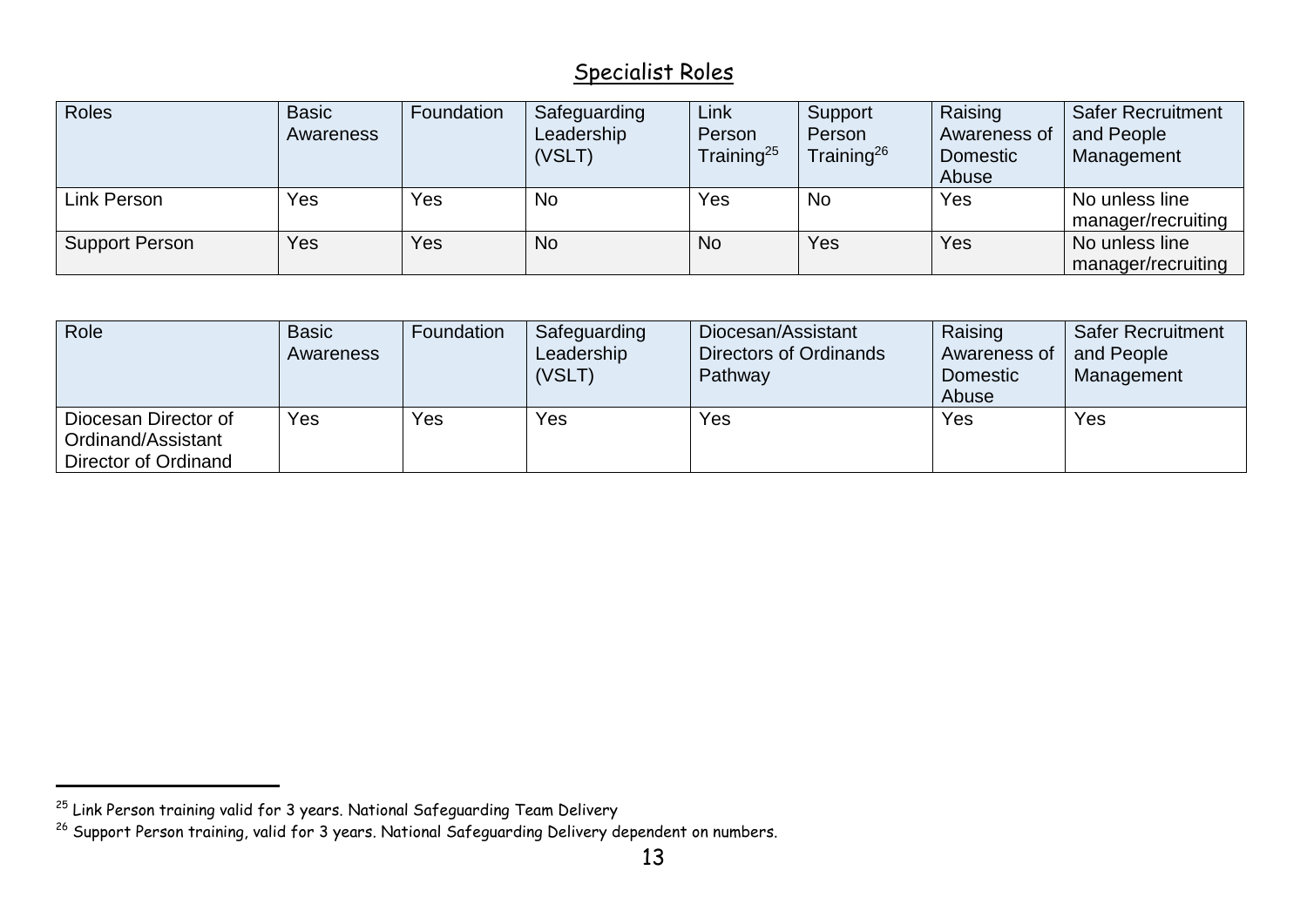## Diocesan and Cathedral Senior Staff

| Role                                                                                                                                                                                                                                                                                                                                                                                                                                                                                                                                                                                                | <b>Basic</b><br>Awareness | Foundation | Safeguarding<br>Leadership<br>(VSLT) | Senior Leadership <sup>27</sup> | Raising<br>Awareness of<br><b>Domestic</b><br>Abuse | <b>Safer Recruitment</b><br>and People<br>Management |
|-----------------------------------------------------------------------------------------------------------------------------------------------------------------------------------------------------------------------------------------------------------------------------------------------------------------------------------------------------------------------------------------------------------------------------------------------------------------------------------------------------------------------------------------------------------------------------------------------------|---------------------------|------------|--------------------------------------|---------------------------------|-----------------------------------------------------|------------------------------------------------------|
| Diocesan and Suffragan<br><b>Bishops</b><br>Archdeacons<br>Deans<br><b>Executive Chapter</b><br><b>Members/ Residentiary</b><br>Canons<br><b>Bishop's Chaplains</b><br>Diocesan Secretaries/<br><b>Chief of Staff/Chief</b><br><b>Executive/Cathedral</b><br><b>Administrators</b><br>Directors of<br>Communications<br>Directors of ministry<br>Registrars<br>Diocesan and Cathedral<br><b>Safeguarding Officers</b><br>Directors of Music/<br><b>Masters of Choristers</b><br><b>HR Directors</b><br>Senior Chaplains to the<br><b>Armed Forces</b><br><b>Leaders of Religious</b><br>Communities | Yes                       | Yes        | Yes <sup>28</sup>                    | Yes                             | Yes                                                 | If line manager/<br>recruiting                       |

 $^\mathrm{27}$  Senior Leadership, delivered by National Safeguarding Training Team. Diocese and cathedral senior teams trained individually.

 $^\mathrm{28}$  Individual cases may need clarification with National Safeguarding Training team due to similarities with Senior Leadership Pathway